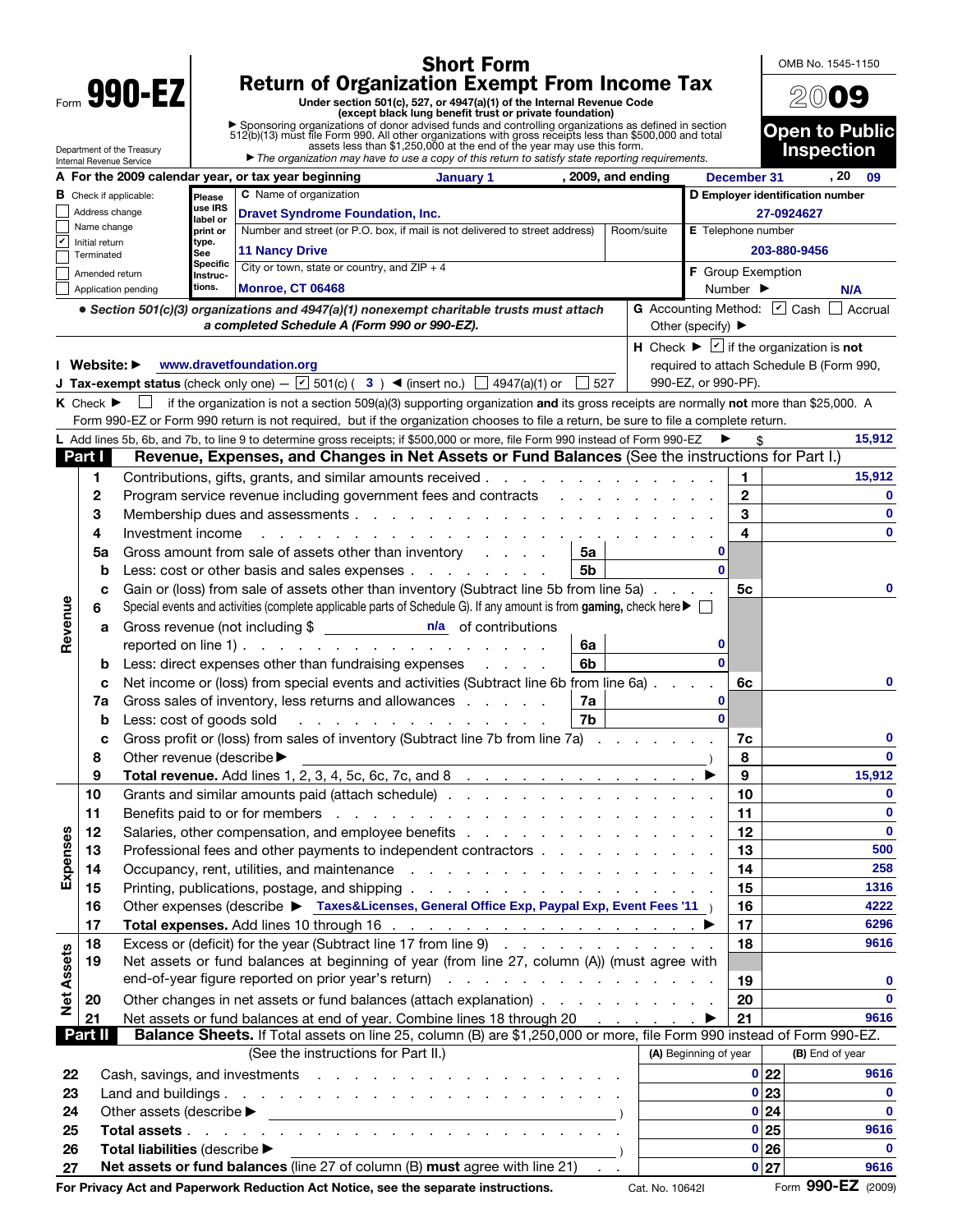|          | Form 990-EZ (2009)                                                                                                                                          |                                                      |                                 |                                                   |                             | Page 2                                      |  |  |
|----------|-------------------------------------------------------------------------------------------------------------------------------------------------------------|------------------------------------------------------|---------------------------------|---------------------------------------------------|-----------------------------|---------------------------------------------|--|--|
| Part III | Statement of Program Service Accomplishments (See the instructions for Part III.)                                                                           |                                                      |                                 |                                                   |                             | <b>Expenses</b>                             |  |  |
|          | (Required for section                                                                                                                                       |                                                      |                                 |                                                   |                             |                                             |  |  |
|          | What is the organization's primary exempt purpose?<br>Describe what was achieved in carrying out the organization's exempt purposes. In a clear and concise |                                                      |                                 |                                                   | $501(c)(3)$ and $501(c)(4)$ |                                             |  |  |
|          | manner, describe the services provided, the number of persons benefited, and other relevant information for                                                 |                                                      |                                 |                                                   | organizations and section   |                                             |  |  |
|          | each program title.                                                                                                                                         |                                                      |                                 |                                                   |                             | 4947(a)(1) trusts; optional<br>for others.) |  |  |
|          |                                                                                                                                                             |                                                      |                                 |                                                   |                             |                                             |  |  |
| 28       | Our organization was founded in September 2009. Thus we devoted a lot of time & resources to establishing                                                   |                                                      |                                 |                                                   |                             |                                             |  |  |
|          | the Foundation, taking care of required paperwork to become a 501(c)3, purchasing & creating a website,                                                     |                                                      |                                 |                                                   |                             |                                             |  |  |
|          | designing & distributing promotional materials for the Dravet community including a quarterly newsletter.                                                   |                                                      |                                 |                                                   |                             |                                             |  |  |
|          | (Grants \$                                                                                                                                                  | If this amount includes foreign grants, check here   |                                 |                                                   | 28a                         | 2757                                        |  |  |
| 29       | Grants to fund research towards better treatments and a cure for Dravet syndrome and related conditions.                                                    |                                                      |                                 |                                                   |                             |                                             |  |  |
|          | The Dravet Syndrome Foundation (DSF) secured a Medical Advisor in 2009 who will be a key role in our grant                                                  |                                                      |                                 |                                                   |                             |                                             |  |  |
|          | award process for 2010 where will select and award our first research grant in the amount of \$100,000.                                                     |                                                      |                                 |                                                   |                             |                                             |  |  |
|          | If this amount includes foreign grants, check here<br>(Grants \$                                                                                            | 29a                                                  | 1123                            |                                                   |                             |                                             |  |  |
| 30.      | To raise awareness of the prevalence and devastation of Dravet syndrome and related conditions. The DSF                                                     |                                                      |                                 |                                                   |                             |                                             |  |  |
|          | established a strong online presence for families of children with Dravet, as well as for researchers seeking                                               |                                                      |                                 |                                                   |                             |                                             |  |  |
|          |                                                                                                                                                             |                                                      |                                 |                                                   |                             |                                             |  |  |
|          | funding. DSF is working w/the American Epilepsy Society to hold a Research Summit at their 2010 conference.                                                 |                                                      |                                 |                                                   |                             |                                             |  |  |
|          | (Grants \$                                                                                                                                                  | If this amount includes foreign grants, check here   |                                 |                                                   | 30a                         | 450                                         |  |  |
|          | 31 Other program services (attach schedule).                                                                                                                |                                                      |                                 |                                                   |                             |                                             |  |  |
|          | (Grants \$                                                                                                                                                  | ) If this amount includes foreign grants, check here |                                 |                                                   | 31a                         |                                             |  |  |
|          | 32 Total program service expenses (add lines 28a through 31a)                                                                                               |                                                      |                                 |                                                   | 32                          | 4330                                        |  |  |
| Part IV  | List of Officers, Directors, Trustees, and Key Employees. List each one even if not compensated. (See the instructions for Part IV.)                        |                                                      |                                 |                                                   |                             |                                             |  |  |
|          |                                                                                                                                                             | (b) Title and average                                | (c) Compensation                | (d) Contributions to                              |                             | (e) Expense                                 |  |  |
|          | (a) Name and address                                                                                                                                        | hours per week<br>devoted to position                | (If not paid,<br>enter $-0$ -.) | employee benefit plans &<br>deferred compensation |                             | account and<br>other allowances             |  |  |
|          | <b>Lori O'Driscoll</b>                                                                                                                                      |                                                      |                                 |                                                   |                             |                                             |  |  |
|          | 11 Nancy Drive Monroe, CT 06468                                                                                                                             | President, 40 hours per wk                           | 0                               |                                                   | 0                           |                                             |  |  |
|          | <b>Mary Anne Meskis</b>                                                                                                                                     |                                                      |                                 |                                                   |                             |                                             |  |  |
|          |                                                                                                                                                             | Vice-President, 40 hrs/wk                            |                                 |                                                   |                             |                                             |  |  |
|          | 6430 N 1000W Rd Bourbonnais, IL 60914                                                                                                                       |                                                      | 0                               |                                                   | 0                           |                                             |  |  |
|          | <b>Amanda Renz</b>                                                                                                                                          | Secretary, 40 hours per wk                           |                                 |                                                   |                             |                                             |  |  |
|          | 102 Bellevue Avenue West Haven, CT 06516                                                                                                                    |                                                      | 0                               |                                                   | 0                           |                                             |  |  |
|          |                                                                                                                                                             |                                                      |                                 |                                                   |                             |                                             |  |  |
|          |                                                                                                                                                             |                                                      |                                 |                                                   |                             |                                             |  |  |
|          |                                                                                                                                                             |                                                      |                                 |                                                   |                             |                                             |  |  |
|          |                                                                                                                                                             |                                                      |                                 |                                                   |                             |                                             |  |  |
|          |                                                                                                                                                             |                                                      |                                 |                                                   |                             |                                             |  |  |
|          |                                                                                                                                                             |                                                      |                                 |                                                   |                             |                                             |  |  |
|          |                                                                                                                                                             |                                                      |                                 |                                                   |                             |                                             |  |  |
|          |                                                                                                                                                             |                                                      |                                 |                                                   |                             |                                             |  |  |
|          |                                                                                                                                                             |                                                      |                                 |                                                   |                             |                                             |  |  |
|          |                                                                                                                                                             |                                                      |                                 |                                                   |                             |                                             |  |  |
|          |                                                                                                                                                             |                                                      |                                 |                                                   |                             |                                             |  |  |
|          |                                                                                                                                                             |                                                      |                                 |                                                   |                             |                                             |  |  |
|          |                                                                                                                                                             |                                                      |                                 |                                                   |                             |                                             |  |  |
|          |                                                                                                                                                             |                                                      |                                 |                                                   |                             |                                             |  |  |
|          |                                                                                                                                                             |                                                      |                                 |                                                   |                             |                                             |  |  |
|          |                                                                                                                                                             |                                                      |                                 |                                                   |                             |                                             |  |  |
|          |                                                                                                                                                             |                                                      |                                 |                                                   |                             |                                             |  |  |
|          |                                                                                                                                                             |                                                      |                                 |                                                   |                             |                                             |  |  |
|          |                                                                                                                                                             |                                                      |                                 |                                                   |                             |                                             |  |  |
|          |                                                                                                                                                             |                                                      |                                 |                                                   |                             |                                             |  |  |
|          |                                                                                                                                                             |                                                      |                                 |                                                   |                             |                                             |  |  |
|          |                                                                                                                                                             |                                                      |                                 |                                                   |                             |                                             |  |  |
|          |                                                                                                                                                             |                                                      |                                 |                                                   |                             |                                             |  |  |
|          |                                                                                                                                                             |                                                      |                                 |                                                   |                             |                                             |  |  |
|          |                                                                                                                                                             |                                                      |                                 |                                                   |                             |                                             |  |  |
|          |                                                                                                                                                             |                                                      |                                 |                                                   |                             |                                             |  |  |
|          |                                                                                                                                                             |                                                      |                                 |                                                   |                             |                                             |  |  |
|          |                                                                                                                                                             |                                                      |                                 |                                                   |                             |                                             |  |  |
|          |                                                                                                                                                             |                                                      |                                 |                                                   |                             |                                             |  |  |
|          |                                                                                                                                                             |                                                      |                                 |                                                   |                             |                                             |  |  |
|          |                                                                                                                                                             |                                                      |                                 |                                                   |                             |                                             |  |  |
|          |                                                                                                                                                             |                                                      |                                 |                                                   |                             |                                             |  |  |
|          |                                                                                                                                                             |                                                      |                                 |                                                   |                             |                                             |  |  |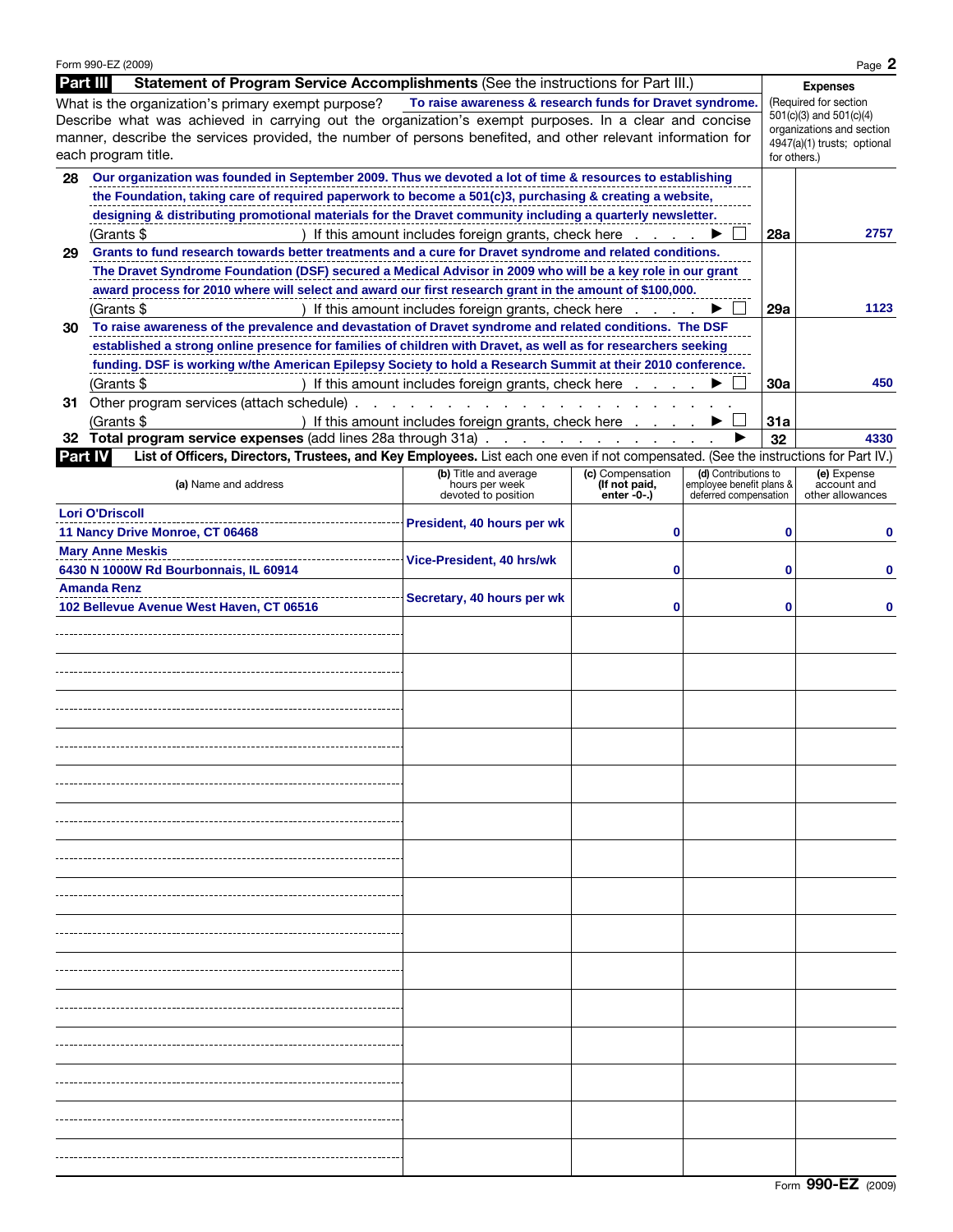|        | Form 990-EZ (2009)                                                                                                                                                                                                                                                                                                                           |                 |        | Page 3                 |
|--------|----------------------------------------------------------------------------------------------------------------------------------------------------------------------------------------------------------------------------------------------------------------------------------------------------------------------------------------------|-----------------|--------|------------------------|
| Part V | <b>Other Information</b> (Note the statement requirements in the instructions for Part V.)                                                                                                                                                                                                                                                   |                 |        |                        |
|        |                                                                                                                                                                                                                                                                                                                                              |                 | Yes No |                        |
| 33     | Did the organization engage in any activity not previously reported to the IRS? If "Yes," attach a detailed<br>description of each activity respectively and the contract of the contract of the contract of the contract of the contract of the contract of the contract of the contract of the contract of the contract of the contract of | 33              |        | V                      |
| 34     | Were any changes made to the organizing or governing documents? If "Yes," attach a conformed copy of                                                                                                                                                                                                                                         | 34              |        | ✓                      |
| 35     | If the organization had income from business activities, such as those reported on lines 2, 6a, and 7a (among others), but<br>not reported on Form 990-T, attach a statement explaining why the organization did not report the income on Form 990-T.                                                                                        |                 |        |                        |
| a      | Did the organization have unrelated business gross income of \$1,000 or more or was it subject to section<br>6033(e) notice, reporting, and proxy tax requirements?<br>and the contract of the contract of the contract of the con-                                                                                                          |                 |        | ✓                      |
| b      |                                                                                                                                                                                                                                                                                                                                              | 35a<br>35b      |        | V                      |
| 36     | Did the organization undergo a liquidation, dissolution, termination, or significant disposition of net assets<br>during the year? If "Yes," complete applicable parts of Schedule N<br>the contract of the contract of the contract                                                                                                         | 36              |        | V                      |
| 37a    | $\mathbf{0}$<br>Enter amount of political expenditures, direct or indirect, as described in the instructions. $\blacktriangleright$ 37a                                                                                                                                                                                                      |                 |        |                        |
| b      |                                                                                                                                                                                                                                                                                                                                              | 37 <sub>b</sub> |        | V                      |
| 38a    | Did the organization borrow from, or make any loans to, any officer, director, trustee, or key employee or were<br>any such loans made in a prior year and still outstanding at the end of the period covered by this return?                                                                                                                | 38a             |        | V                      |
| b      | If "Yes," complete Schedule L, Part II and enter the total amount involved<br>38b<br>n/a                                                                                                                                                                                                                                                     |                 |        |                        |
| 39     | Section 501(c)(7) organizations. Enter:                                                                                                                                                                                                                                                                                                      |                 |        |                        |
| a      | Initiation fees and capital contributions included on line 9<br>39a<br>n/a                                                                                                                                                                                                                                                                   |                 |        |                        |
| b      | 39 <sub>b</sub><br>Gross receipts, included on line 9, for public use of club facilities<br>n/a                                                                                                                                                                                                                                              |                 |        |                        |
| 40a    | Section 501(c)(3) organizations. Enter amount of tax imposed on the organization during the year under:<br>0 ; section 4912 $\blacktriangleright$ 0 ; section 4955 $\blacktriangleright$<br>section 4911 $\blacktriangleright$<br>$\mathbf{0}$                                                                                               |                 |        |                        |
| b      | Section 501(c)(3) and 501(c)(4) organizations. Did the organization engage in any section 4958 excess benefit                                                                                                                                                                                                                                |                 |        |                        |
|        | transaction during the year or is it aware that it engaged in an excess benefit transaction with a disqualified<br>person in a prior year, and that the transaction has not been reported on any of the organization's prior                                                                                                                 | 40b             |        |                        |
| c      | Section 501(c)(3) and 501(c)(4) organizations. Enter amount of tax imposed on                                                                                                                                                                                                                                                                |                 |        |                        |
|        | organization managers or disqualified persons during the year under sections 4912,<br>4955, and 4958 $\cdots$ $\cdots$ $\cdots$ $\cdots$ $\cdots$ $\cdots$ $\cdots$ $\cdots$<br>$\mathbf{0}$                                                                                                                                                 |                 |        |                        |
| d      | Section 501(c)(3) and 501(c)(4) organizations. Enter amount of tax on line 40c<br>reimbursed by the organization $\qquad \qquad \ldots \qquad \qquad \ldots$<br>0                                                                                                                                                                            |                 |        |                        |
| е      | All organizations. At any time during the tax year, was the organization a party to a prohibited tax shelter                                                                                                                                                                                                                                 | 40e             |        |                        |
| 41     | List the states with which a copy of this return is filed. $\triangleright$ Connecticut, Illinois                                                                                                                                                                                                                                            |                 |        |                        |
| 42a    | The organization's books are in care of > Amanda Renz<br>Telephone no. $\blacktriangleright$                                                                                                                                                                                                                                                 | 203-931-9921    |        |                        |
|        | Located at ▶ 102 Bellevue Avenue West Haven, CT<br>$ZIP + 4$                                                                                                                                                                                                                                                                                 | 06516-6701      |        |                        |
| b      | At any time during the calendar year, did the organization have an interest in or a signature or other authority                                                                                                                                                                                                                             |                 |        |                        |
|        | over a financial account in a foreign country (such as a bank account, securities account, or other financial                                                                                                                                                                                                                                |                 | Yes No |                        |
|        |                                                                                                                                                                                                                                                                                                                                              | 42 <sub>b</sub> |        | V                      |
|        | If "Yes," enter the name of the foreign country: ▶ n/a                                                                                                                                                                                                                                                                                       |                 |        |                        |
|        | See the instructions for exceptions and filing requirements for Form TD F 90-22.1, Report of Foreign Bank<br>and Financial Accounts.                                                                                                                                                                                                         |                 |        |                        |
| c      | At any time during the calendar year, did the organization maintain an office outside of the U.S.?<br>If "Yes," enter the name of the foreign country: ▶<br>n/a                                                                                                                                                                              | 42c             |        | V                      |
| 43     | Section 4947(a)(1) nonexempt charitable trusts filing Form 990-EZ in lieu of Form 1041-Check here                                                                                                                                                                                                                                            |                 |        | $\vert\mathbf{v}\vert$ |
|        | and enter the amount of tax-exempt interest received or accrued during the tax year $\ldots$<br>43                                                                                                                                                                                                                                           |                 |        | n/a                    |
|        |                                                                                                                                                                                                                                                                                                                                              |                 | Yes    | No                     |
| 44     | Did the organization maintain any donor advised funds? If "Yes," Form 990 must be completed instead of                                                                                                                                                                                                                                       |                 |        |                        |
|        | Form 990-EZ<br>the contract of the contract of the contract of the contract of the contract of the contract of the contract of                                                                                                                                                                                                               | 44              |        | V                      |
| 45     | Is any related organization a controlled entity of the organization within the meaning of section 512(b)(13)? If                                                                                                                                                                                                                             |                 |        |                        |
|        |                                                                                                                                                                                                                                                                                                                                              | 45              |        | V                      |
|        |                                                                                                                                                                                                                                                                                                                                              | <b>000</b>      |        |                        |

Form **990-EZ** (2009)